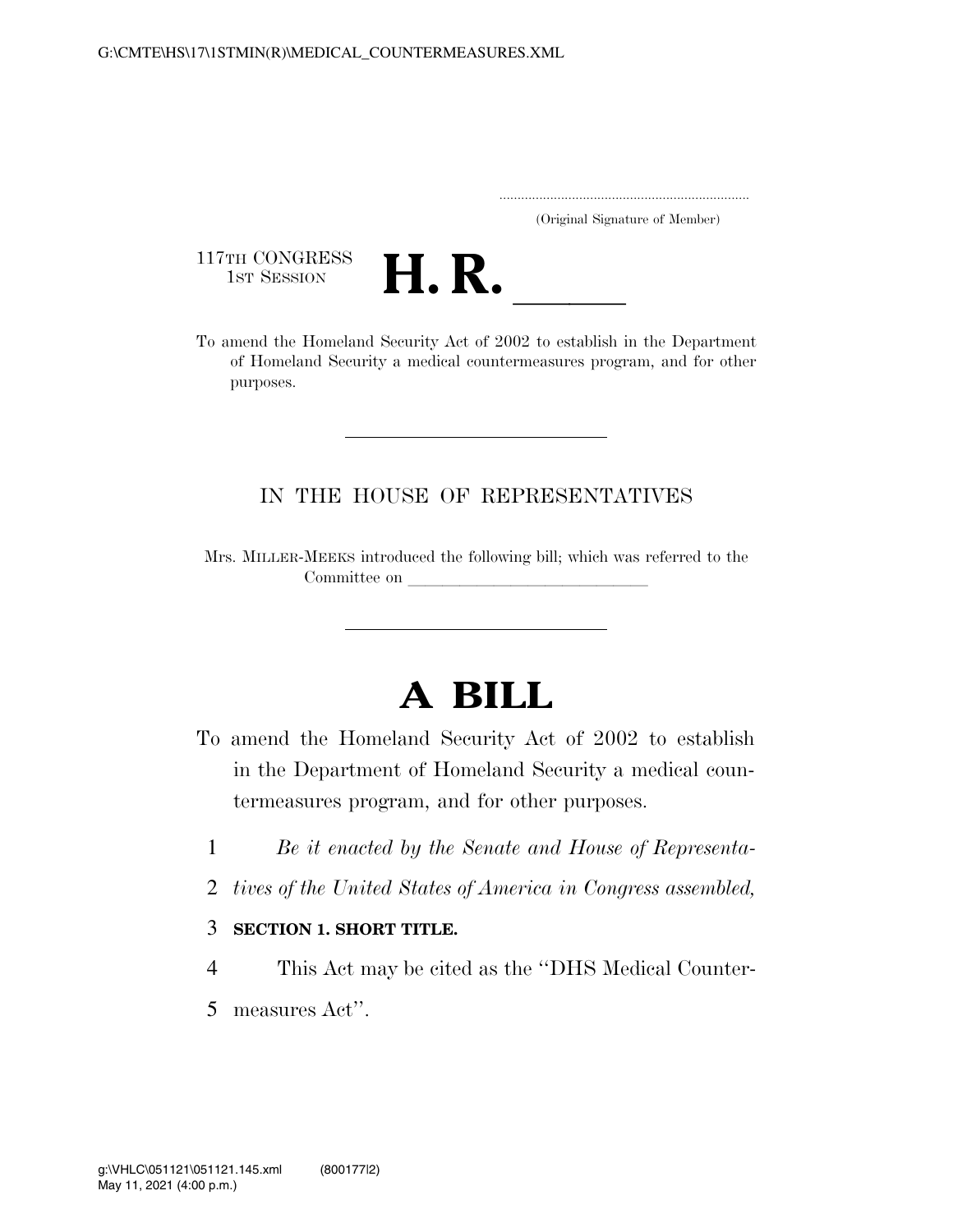$\mathfrak{D}$ 

#### **SEC. 2. MEDICAL COUNTERMEASURES PROGRAM.**

 (a) IN GENERAL.—Subtitle C of title XIX of the Homeland Security Act of 2002 (6 U.S.C. 311 et seq.) is amended by adding at the end the following new section:

## **''SEC. 1932. MEDICAL COUNTERMEASURES.**

 ''(a) IN GENERAL.—The Secretary shall establish a medical countermeasures program to facilitate personnel readiness, and protection for the Department's employees and working animals in the event of a chemical, biological, radiological, nuclear, or explosives attack, naturally occur- ring disease outbreak, or pandemic, and to support De-partment mission continuity.

 ''(b) OVERSIGHT.—The Chief Medical Officer of the Department shall provide programmatic oversight of the medical countermeasures program established pursuant to subsection (a), and shall—

17 ''(1) develop Department-wide standards for medical countermeasure storage, security, dis-pensing, and documentation;

 ''(2) maintain a stockpile of medical counter- measures, including antibiotics, antivirals, and radio-logical countermeasures, as appropriate;

 $(3)$  preposition appropriate medical counter- measures in strategic locations nationwide, based on threat and employee density, in accordance with ap-plicable Federal statutes and regulations;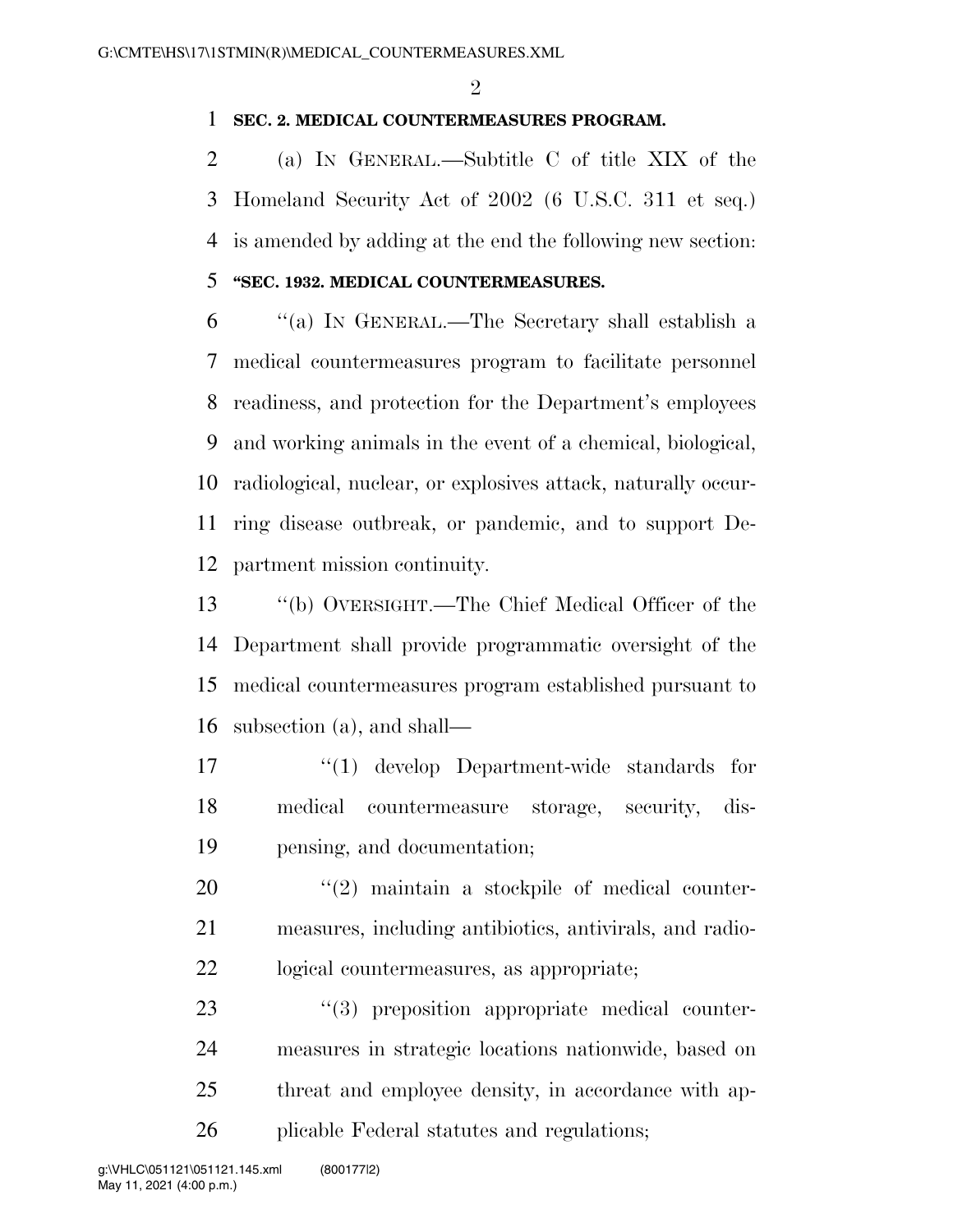1 ''(4) provide oversight and guidance regarding the dispensing of stockpiled medical counter-measures;

 ''(5) ensure rapid deployment and dispensing of medical countermeasures in a chemical, biological, radiological, nuclear, or explosives attack, naturally occurring disease outbreak, or pandemic;

8 "(6) provide training to Department employees on medical countermeasure dispensing; and

10  $\frac{10}{2}$  (7) support dispensing exercises.

11 "(c) MEDICAL COUNTERMEASURES WORKING GROUP.—The Chief Medical Officer shall establish a med- ical countermeasures working group comprised of rep- resentatives from appropriate components and offices of the Department to ensure that medical countermeasures standards are maintained and guidance is consistent.

 ''(d) MEDICAL COUNTERMEASURES MANAGE- MENT.—Not later than 120 days after the date of the en- actment of this section, the Chief Medical Officer shall de- velop and submit to the Secretary an integrated logistics support plan for medical countermeasures, including—

 "(1) a methodology for determining the ideal types and quantities of medical countermeasures to stockpile and how frequently such methodology shall be reevaluated;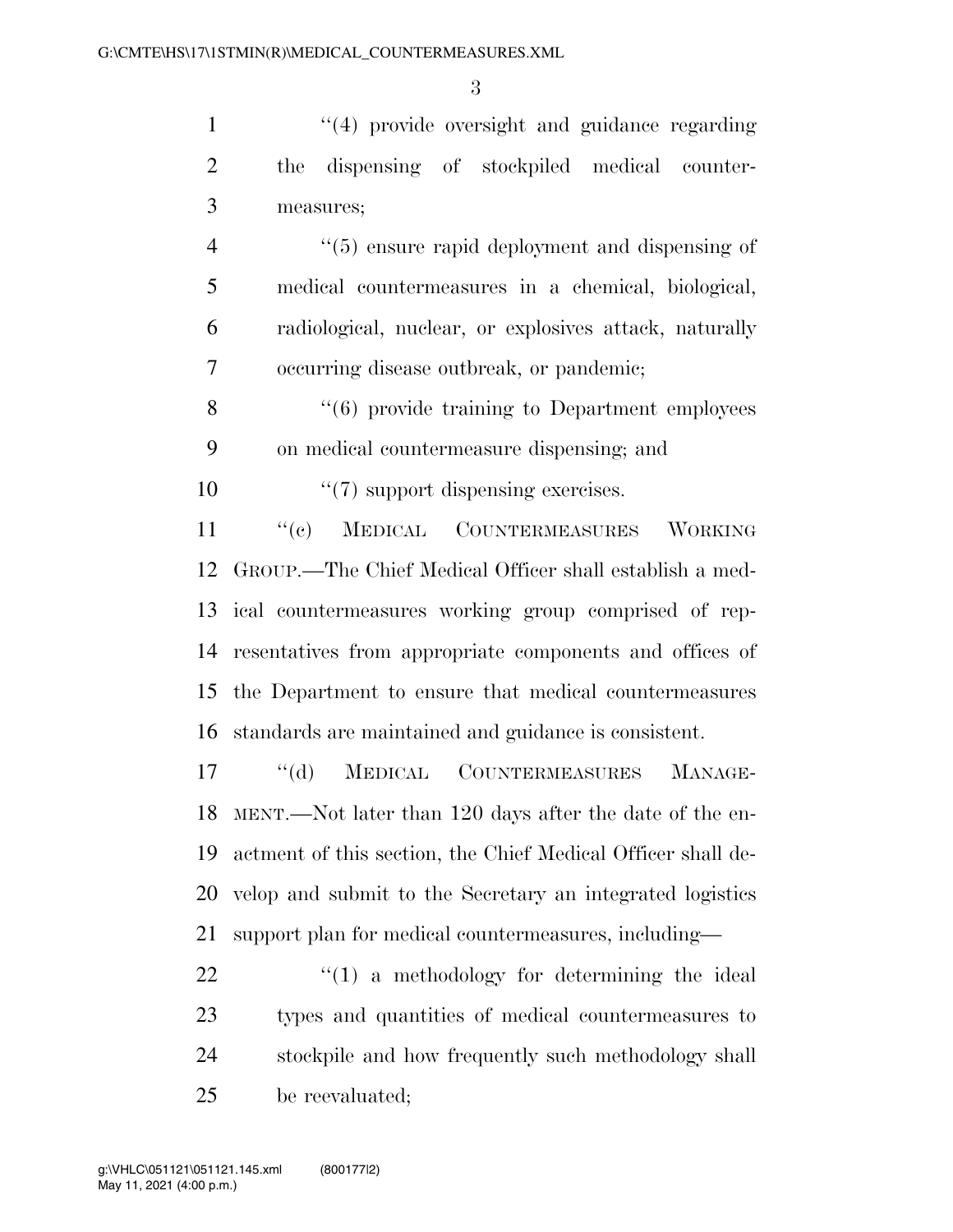1  $\frac{1}{2}$  a replenishment plan; and

 ''(3) inventory tracking, reporting, and rec- onciliation procedures for existing stockpiles and new medical countermeasure purchases.

 ''(e) STOCKPILE ELEMENTS.—In determining the types and quantities of medical countermeasures to stock- pile under subsection (d), the Chief Medical Officer shall utilize, if available—

 ''(1) Department chemical, biological, radio-logical, and nuclear risk assessments; and

11 ''(2) Centers for Disease Control and Preven-tion guidance on medical countermeasures.

 ''(f) REPORT.—Not later than 180 days after the date of the enactment of this section, the Secretary shall submit to the Committee on Homeland Security of the House of Representatives and the Committee on Home- land Security and Governmental Affairs of the Senate the plan developed in accordance with subsection (d) and brief such Committees regarding implementing the require-ments of this section.

21 ""(g) DEFINITION.—In this section, the term 'medical countermeasures' means antibiotics, antivirals, radio- logical countermeasures, and other countermeasures that may be deployed to protect the Department's employees and working animals in the event of a chemical, biological,